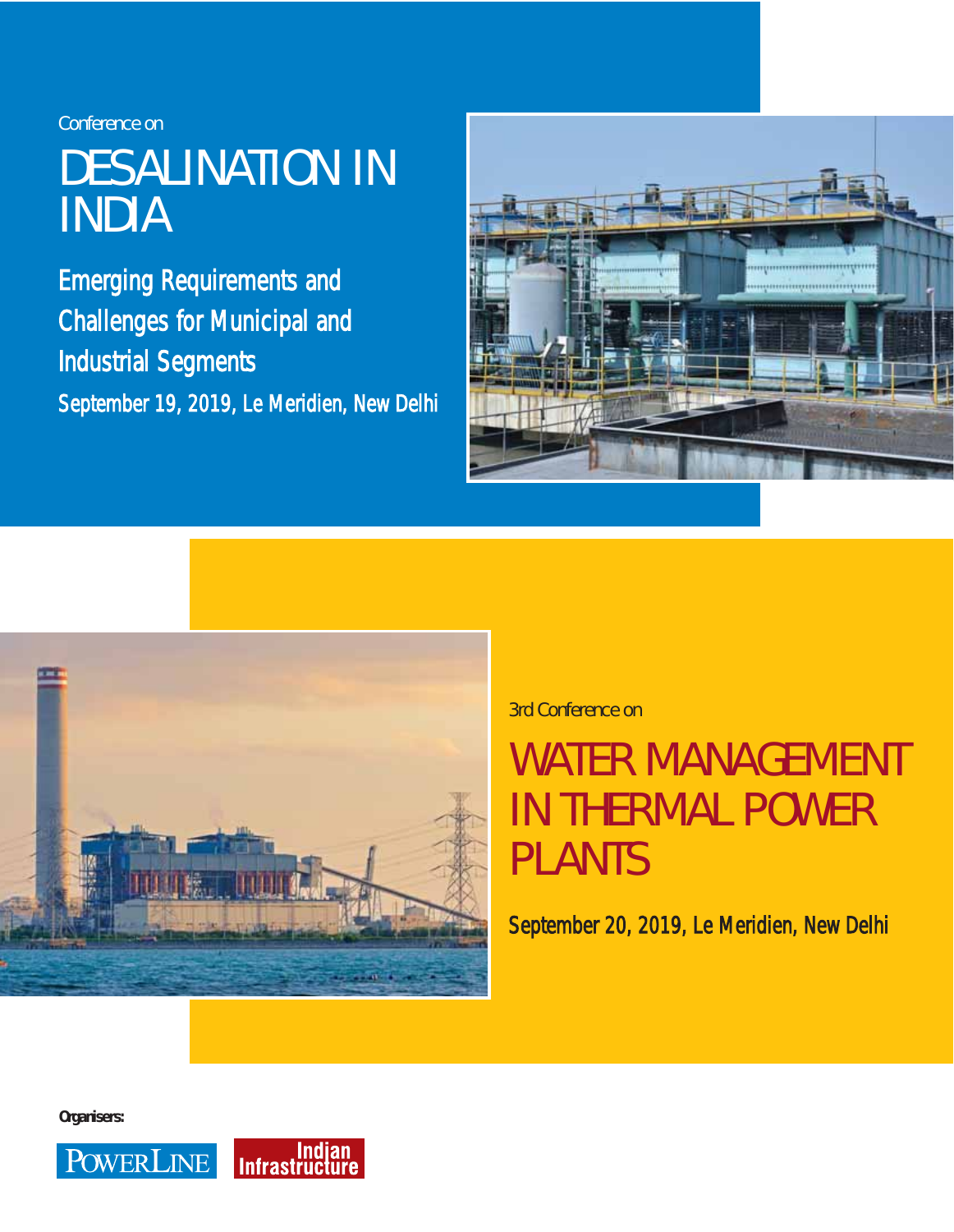# **DESALINATION IN INDIA**

## **Mission**

- The potential of desalination of seawater and brackish water to meet the growing municipal and industrial requirements is slowly being realised. Industries such as thermal power plants and oil refineries are setting up large-scale desalination plants to meet their water requirements efficiently.
- On the municipal front, Tamil Nadu, which is the most active desalination market, has set up medium- to large-scale plants to meet its drinking water requirements. In the past few years, Gujarat has also experienced a significant increase in desalination demand due to its industrial growth. At least 800 mld of desalination capacity will be added in these two states in the next three to four years.
- Initiatives are being taken to manage the high energy costs associated with desalination. Energy-efficient thermal technologies such as multiple-effect distillation are gaining prominence in the industrial segment. Advanced technologies such as ultrafiltration membrane, electrochemical desalination module and solar desalination are also being tested to reduce the cost of desalination. Further, superior equipment such as variable frequency drives is being deployed to reduce energy consumption.
- The presence of private players in the desalination market has also increased. New formats and models such as the build-own-operate-transfer and hybrid annuity models are being deployed to ensure the viability and timely execution of projects. At the same time, there is openness to adopting new automation tools and devices. Plants are being fully automated with highly sophisticated distributed control systems.
- That said, the current water demand-supply gap is large. In addition, freshwater resources are depleting rapidly. New desalination capacity must be built quickly in order to meet the growing industrial and municipal water demand. Vast amounts of investment will be required to take up this task. Thus, the private sector needs to play a larger role in driving innovation and growth. Meanwhile, issues arising from high energy costs, environmental damages and regulatory uncertainty need to be addressed in a time-bound and effective manner.
- <sup>z</sup> The mission of this conference is to highlight the emerging requirements and new opportunities in the desalination segment and discuss the key challenges. The conference will focus on the strategies and solutions to meet the future desalination requirements. It will also showcase some noteworthy initiatives, projects and technologies.

## **Target Audience**

- The event is expected to draw participation from executives, managers and decision makers from :
- 
- Thermal power plants Water supply & sewage boards Municipal corporations Municipal corporations
- Desalination plant suppliers Consulting engineers Consulting engineers EPC contractors
- 
- 
- 
- Technology providers - Research and development organisations - - - - - - Equipment providers
- Other consultants and financiers Other maufacturing units: Steel, Cement, Sugar, Paper pulp, Oil refinery

## *Previous Participants*

*Previous participating companies in the relevant conferences include: AECOM, Ahmad Nagar Municipal Corporation, Ahmedabad Municipal Corporation, Alfa Laval (India), Alom Poly Extrusions, APGENCO, Aqua Designs India, AUMA India, Bangalore Water Supply & Sewerage Board, BASF India, Bhagalpur Smart City, Bharat Heavy Electricals, Black & Veatch, Bosch, Brasten Group, C.R.I Pumps, Center for Fly Ash Research & Management, Central Pollution Control Board, CESC, CH2MILL, Clearford Water Systems Inc., Consortium for DEWATS Dissemination Society, CPCB, CPHEEO MOUD, CPWD, CRISIL Infrastructure Advisory, Damodar Valley Corporation, Danfoss Industries, Delhi Jal Board, Delhi State Industrial and Infrastructure Development Corp., Deloitte, Desein Private, Dhariwal Infrastructure, DHR Holding India Private, EEC, EIL, Electrosteel Castings, Energy, Engineers India, Enviro Analysts & Engineers, Essar Power, Essar Power Gujarat, Forbes Marshall, Ghaziabad Municipal Corporation, GHMC, GIZ, GPCU,UP Jal Nigam Allahabad, Greater Noida Industrial Development Authority, GSECL, Gujarat International Finance Tec-City Company, Gurgaon Municipal Corporation, Gurugram Metropolitan Development Authority, Hitachi Zosen, HMEL, IFC, Jash Engineering, JITF Water Infrastructure, JSW Energy, Kanpur Municipal Corporation, Maharashtra Pollution Control Board, McElroy Sales and Service India, McNally Bharat Engineering Company, Ministry of Water Resources, MM Aqua Technologies, Municipal Corporation Gurgaon, Municipal Corporation Jaipur, Municipal Corporation Karnal, Municipal Corporation Moradabad, Municipal Corporation Panchkula, Nabha Power, Nagpur Smart City, National Institute of Ocean Technology, National Institute of Urban Affairs, National Mission Clean Ganga, National Projects Construction Corporation, North Delhi Municipal Corporation, NPCC, NTPC, ONGC, Organica Water, Pimpri Chinchwad Municipal Corporation, Praj Industries, Premier Tech Aqua Systems India Private, Pune Municipal Corporation, Punjab Pollution Control Board, Punjab Water Supply & Sewarage Board, PWD, PWSSB, Qua Water Technologies, Raj West Power, Rehau Polymers, Rex Polyextrusion, Schwing Stetter(India), Sekisui Chemical India, SFC Environmental Technologies, Shah Technical Consultants, Shubham Acqualink, SMS Envocare, SNC-Lavalin Infrastructure, STEAG Energy Services (India), Sudarshan Chemical, Sulabh International Social Service Organisation, Sumitomo Corporation India, Suzalkem Technologies, Tamil Nadu Water Investment Company, Tata Consulting Engineers, Tata Power Company, TATA Projects, Technofab Engineering, Teyma India, Thane Municipal Corporation, The World Bank, Tirupati Municipal Corporation,, Triveni Engineering & Industries, UP Jal Nigam Allahabad, VA Tech Wabag, Vishvaraj Infrastructure, Voltas, WaterHealth India, Weir Minerals (India), WILO Mather and Platt Pumps, Wipro Enterprises, Xylem Water Solutions, etc.*

- 
- 
-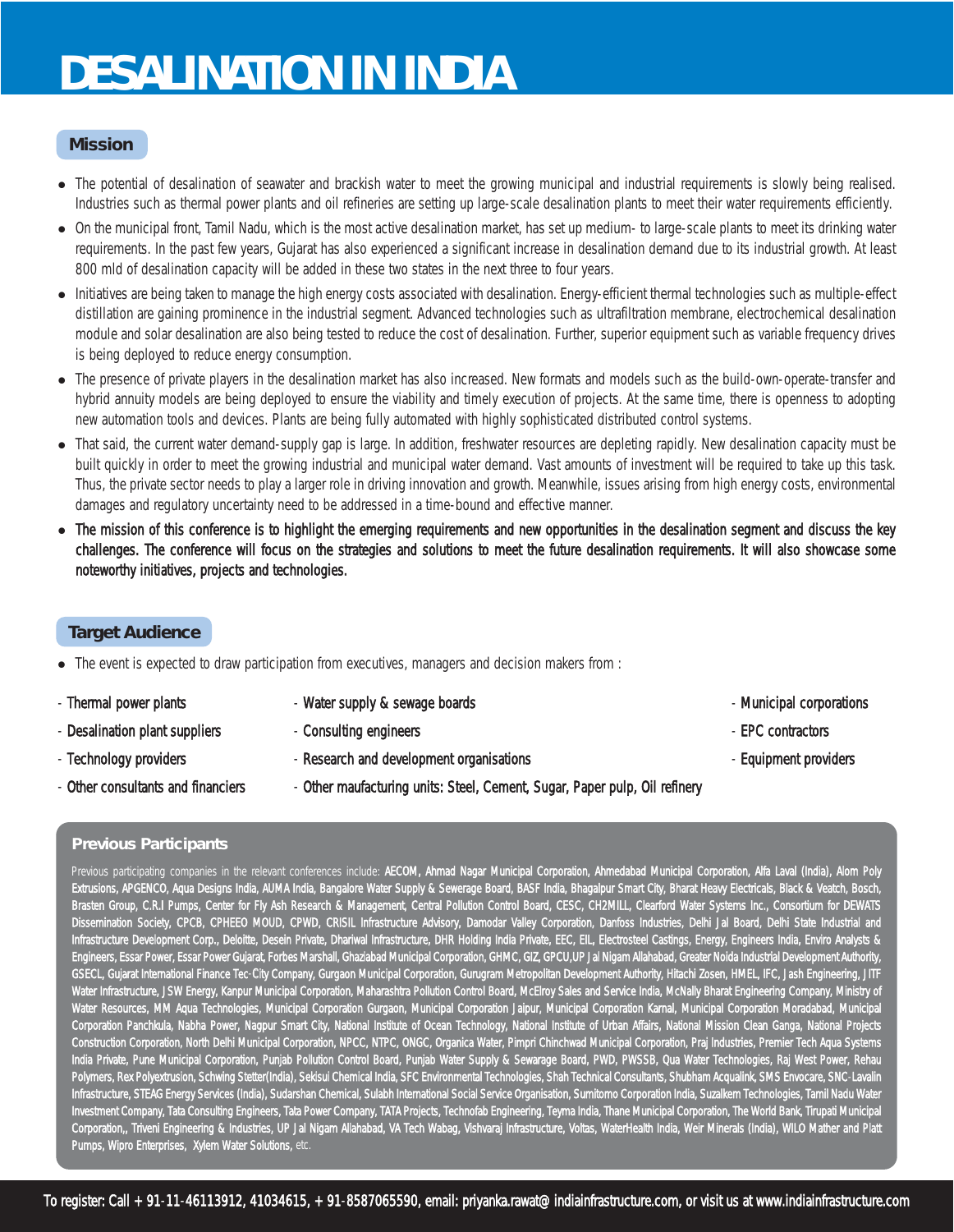## **AGENDA/STRUCTURE**

#### DEVELOPMENTS, FUTURE REQUIREMENTS AND OPPORTUNITIES

- \* What have been the key developments in the desalination market in India?
- \* What are the emerging requirements in India? What are the technologies, solutions and best practices?
- What are the new and upcoming opportunities? What are the key issues and challenges?

## KEYNOTE SESSION: DESALINATION EXPERIENCE, POTENTIAL AND THE WAY FORWARD

- What is the perspective of key stakeholders on the current state of the desalination segment in India?
- What are the major issues and concerns? How are these being resolved?
- What are the expectations from the government? What is the outlook?

#### GOVERNMENT PERSPECTIVE

- What initiatives have been taken by the government to scale up the desalination capacity in India?
- What are the key opportunities under the National Mission on Desalination? What are the targets and timelines?
- What are the future desalination capacity expansion requirements in light of the growing water demand and depleting freshwater resources?

#### STATE/LOCAL PERSPECTIVE: UPCOMING PROJECTS AND OPPORTUNITIES

- What is the existing desalination capacity in the state? What are the new policy and regulatory initiatives being taken to promote desalination?
- \* What are the capacity expansion plans of states/local utilities over the next few years? What are the emerging opportunities for private developers?
- \* What are the main challenges and how can these be addressed?

## INDUSTRIAL USERS' PERSPECTIVE: CURRENT AND FUTURE REQUIREMENTS

- \* What are the current freshwater requirements of various industries? How are these being met?
- \* What is the percentage of water requirements being met through desalination? What are the plans for expanding the desalination capacity over the next few years?
- What are the emerging requirements and opportunities? What are the key issues and concerns?

#### COST ECONOMICS, VIABILITY AND FUNDING

- ◆ What has been the trend in the capex of desalination plants?
- \* What are the key cost components? What is the share of land, technology and energy costs in the total plant cost?
- What are the strategies that can be deployed to optimise energy costs and requirements associated with desalination plants?
- What role can renewable energy technologies play in reducing the energy cost of desalination? What is the cost economics of such systems?

## THERMAL AND MEMBRANE DESALINATION TECHNOLOGIES: KEY FEATURES, CURRENT DEPLOYMENT AND OUTLOOK

- What are the key features of various types of membrane and thermal desalination technologies (with regard to capital cost, land requirement, production cost, plant performance, quality of treatment, etc.)?
- What is the current state of deployment of these technologies? What are the new technological advancements?
- \* What are the specific issues and challenges? What is the segment outlook?

#### ENVIRONMENTAL ISSUES AND BRINE DISPOSAL MANAGEMENT

- What are the broad environmental consequences of seawater desalination processes? What are the environmental norms and regulations in this regard?
- \* What are the current practices for brine management?
- What steps can be taken to reduce the impact of brine on the marine environment?

## PROJECT SHOWCASE: MUNICIPAL AND INDUSTRIAL DESALINATION PLANTS

- What are some of the noteworthy desalination projects in the municipal and industrial water segment? What are the specific features (in terms of installed capacity, project cost, land requirement, production cost, quality of treatment, etc.)?
- \* What are the advanced technologies and solutions deployed?
- What are the key challenges? What lessons can be learnt?

## GLOBAL EXPERIENCE AND BEST PRACTICES

- \* What are global developments, trends and experiences in desalination?
- What are some of the noteworthy desalination projects? What are the key features in terms of cost, land footprint, quality and treatment technology?
- ◆ What can be learnt from the global experience?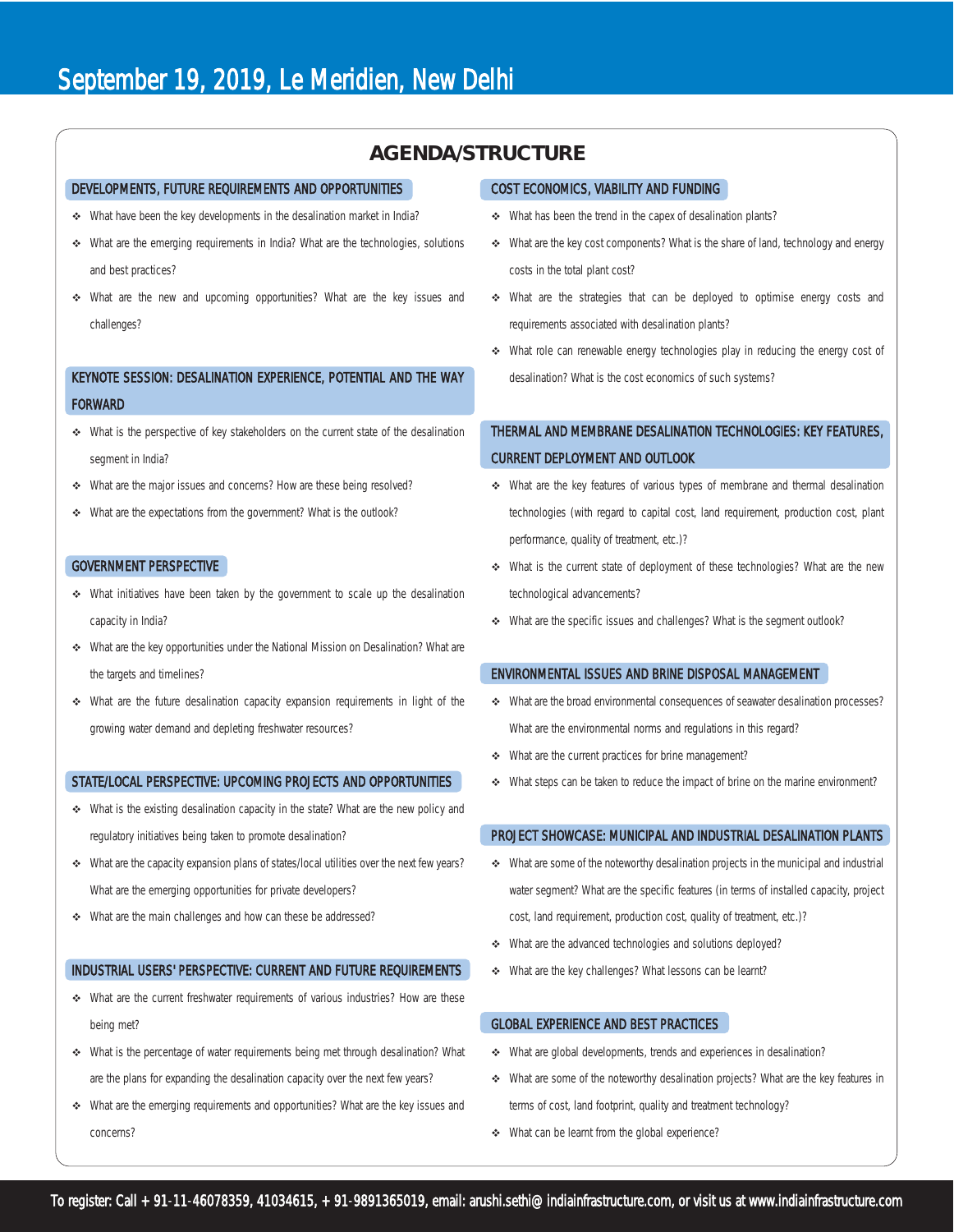## **WATER MANAGEMENT IN THERMAL POWER PLANTS**

## **Mission**

- The vulnerability of the power generation industry to constraints in water availability has been growing over the years. As per official data, the power generation loss due to water shortages was around 16 BUs during the period 2013-14 to 2016-17.
- The thermal power generation industry is one of the highest users of water with a share of around 87.8 per cent in industrial water consumption. However, over 70 per cent of India's power plants are located in water stressed areas as per estimates. Thus, diminishing water supply and the pressure from competing water users have been the areas for concern for power plant owners.
- Adding to the pressures are the regulatory constraints that impose limits on water consumption. As per the norms issued by the environment ministry in December 2015, the existing plants' specific water consumption has been capped at 3.5 cu. m per MWh. As per industry data, the majority of coal-based power plants in India have a water consumption of 5-7 cu. m per MWh.
- New plants (added after January 2017) have to meet even more stringent requirements with a cap of 2.5 cu. m per MWh as well as achieve zero liquid discharge (ZLD). Meanwhile, as thermal power plants move towards wet FGD systems to comply with the new air emission norms, their water requirements are expected to increase.
- Further, the government has made it mandatory for all thermal power plants within 50 km of a sewage treatment plant to use treated wastewater in their operations. While a few state and central gencos have been complying with this requirement, challenges with regard to the quality of water from STPs have been a constraining factor in greater uptake.
- All these factors are increasing the pressure on power plant owners to look for alternative technologies and solutions that minimise water consumption in various systems and processes such as cooling systems and ash handling. Increasing the cycles of concentration of cooling water to reduce blow down, installing high efficiency drift eliminators in cooling towers, adopting dry cooling systems, optimising the ash water ratio, and installing ash water recirculation systems and high concentration slurry discharge systems are some of the strategies that the industry is considering.
- The mission of this conference is to discuss the needs and requirements for water management at power plants, identify the opportunities and areas in better water management, and look at the innovative water use and recovery practices adopted by leading developers and across noteworthy projects. The conference will showcase new and advanced technologies and solutions to help generation utilities minimise water consumption.

## **Target Audience**

- The event is expected to draw participation from executives, managers and decision makers from:
- 
- 
- 
- 
- 
- Plant supplier Mater supply & sewage boards Municipal corporations Municipal corporations
	-
	-
- Thermal power plants and the steel manufacturing units and the cement manufacturing units Cement manufacturing units
	-
- Consulting engineers - Technology providers FPC contractors - - Technology providers -
- Research and development organisations Equipment providers Consultants and financiers, etc.

## *Previous Participants*

Some of the previous participating companies includes: AECOM, Andritz Hydro, APGENCO, Aquatech System, Banyan Tree Advisors, BHEL, Black& Veatech, Brookings India, Central *Electricity Authority, CESC, CLSA, Damodar Valley Corporation, Delloite, Dhariwal Infrastructure, EEC, Essar Power , Forbes Marshall, GE, GIZ, GSECL,HEG, Hindustan Power-MB Power, Hydranautic-Nitto Group of Companies, ICRA, IL & FS Energy Development Company, Indo German Energy Fortum, Jindal Power , Kalpatru Power Transmission, Kirloskar Pneumatic, Lars Enviro, Maharashtra State Power Central Electricity Authority Govt of India, Multi Act Equity Consultancy, Nabha Power, National Institute of Ocean Technology, Nitto Group Company, NTPC, Odisha Electricity Regulatory Commission, ONGC Tripura Power Company, Rattan India Power, Reliance, Securities investment Management, Shubham Acqualink, Siemens, Skipper, SMS Envocare, SRF, Suez Water, Tata Power, TERI, Thermax, Thermo Fisher Scientific India, TSGENCO, Uniper Power Service India, Uttar Pradesh Electricity Regulatory Commission, VDMA India Services, Weir Minerals, etc*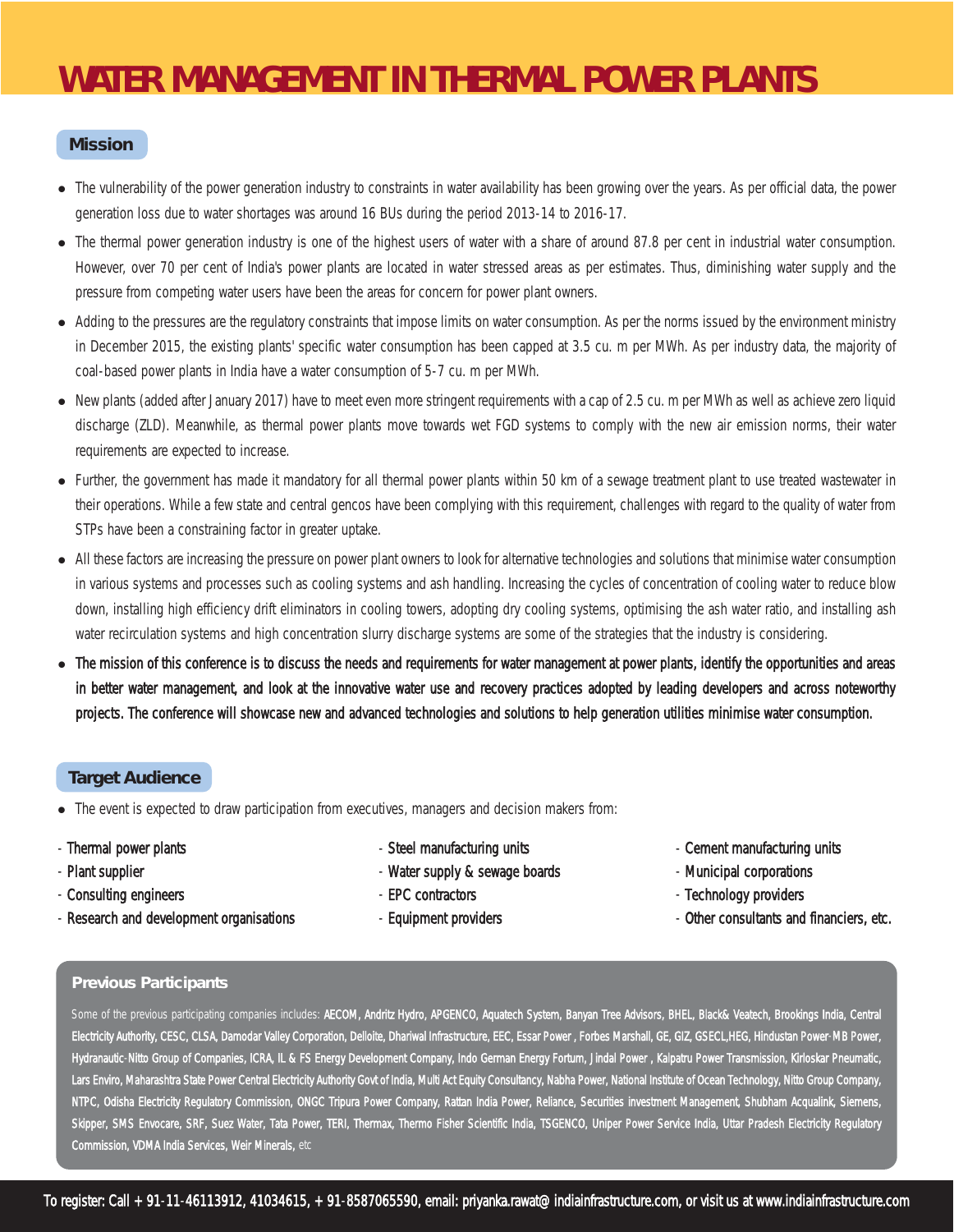## **AGENDA/STRUCTURE**

## KEY TRENDS AND OUTLOOK

- ◆ What has been the trend in water consumption by thermal power plants?
- What are the various areas of water consumption in thermal power projects?
- \* What are their projected water requirements? What are the issues and concerns?

## REVISED WATER CONSUMPTION NORMS -THE PROGRESS SO FAR

- \* What is the total capacity of TPPs covered under the revised water norms?
- What has been the progress so far in meeting these norms?
- What are the issues and concerns? What is the way forward?

#### DEVELOPER PERSPECTIVE

- What are the current water conservation practices adopted by TPPs?
- \* What are the planned initiatives with regard to meeting the revised water consumption norms?
- What are the key areas for concern? How are they being addressed?

#### FOCUS ON COOLING SYSTEMS

- What are the typical water requirements for cooling systems in TPPs?
- ◆ What are the cost economics of wet and dry cooling systems?
- \* What are the best practices and solutions available for reducing the water consumption in cooling systems?

#### ASH HANDLING SYSTEMS

- \* What are the water requirements for ash handling systems?
- \* What are the new and emerging technologies for optimising the use of water in ash handling systems?
- What has been the trend in the uptake of such solutions so far?

#### WATER REQUIREMENTS FOR FGD SYSTEMS

- What are the water requirements of TPPs with wet FGD systems?
- \* What are the various processes and systems that require water in an FGD system?
- \* How is the industry gearing up to meet the water requirements for TPPs with FGD?

## WASTEWATER TREATMENT AND ACHIEVING ZLD

- \* What are the current wastewater treatment practices followed by TPPs?
- \* What are the new and emerging technology options for achieving zero liquid discharge?
- What has been the uptake of such solutions so far?

#### INDUSTRY SHOWCASE AND CASE STUDIES

- \* What have been the noteworthy projects/initiatives in water management?
- \* What are the water management-related plans and initiatives?
- What are some of the new technologies and solutions being deployed?

## **PREVIOUS SPEAKERS INCLUDES**

(in alphabetical order):

Anandrao Abhare, Executive Chemist, Maharashtra State Power Generation Corporation

Kaushik Chaudhuri, Senior Manager, Operation, Budge Budge Generating Station, CESC

Ashit Desai, Joint General Manager, Essar Power

Himanshu Gupta, Sales Director, South Asia, GE Water and Process Technologies

Manoranjan Hota, Advisor, Ministry of Environment, Forest and Climate Change

S.S. Kacker, Additional General Manager, CenPEEP, NTPC

Vimal Kumar, Secretary General, Centre for Fly Ash Research and Management

Ravinder Singh Lall, Head, Mechanical Maintenance, Nabha Power Limited

K Krishnan, Sr. Vice-President, MHPCSL

Subhendu Podder, Vice-President and Head, Special Projects, Jindal Power Limited

P.V Ramana, Chief Chemist, APGENCO

P.P. Sah, Deputy Chief Engineer, Damodar Valley Corporation

C.P. Tiwari, Group Head- BTG & Renewables, Core Technology, TATA Power

## **Organisers**

The conference is being organised by India Infrastructure Publishing, the leading provider of information on infrastructure sector through magazines, newsletters, reports and conferences. The company publishes PowerLine (India's premier power magazine), Smart Utilities, Indian Infrastructure and Renewable Watch magazine. It also publishes a series of reports on Sewage Treatment Market in India and Municipal Solid Waste Market, Coal-based Power Generation and Captive Power in India. It also publishes Power Line Directory and Yearbook.

To register: Call +91-11-46078359, 41034615, +91-9891365019, email: arushi.sethi@indiainfrastructure.com, or visit us at www.indiainfrastructure.com